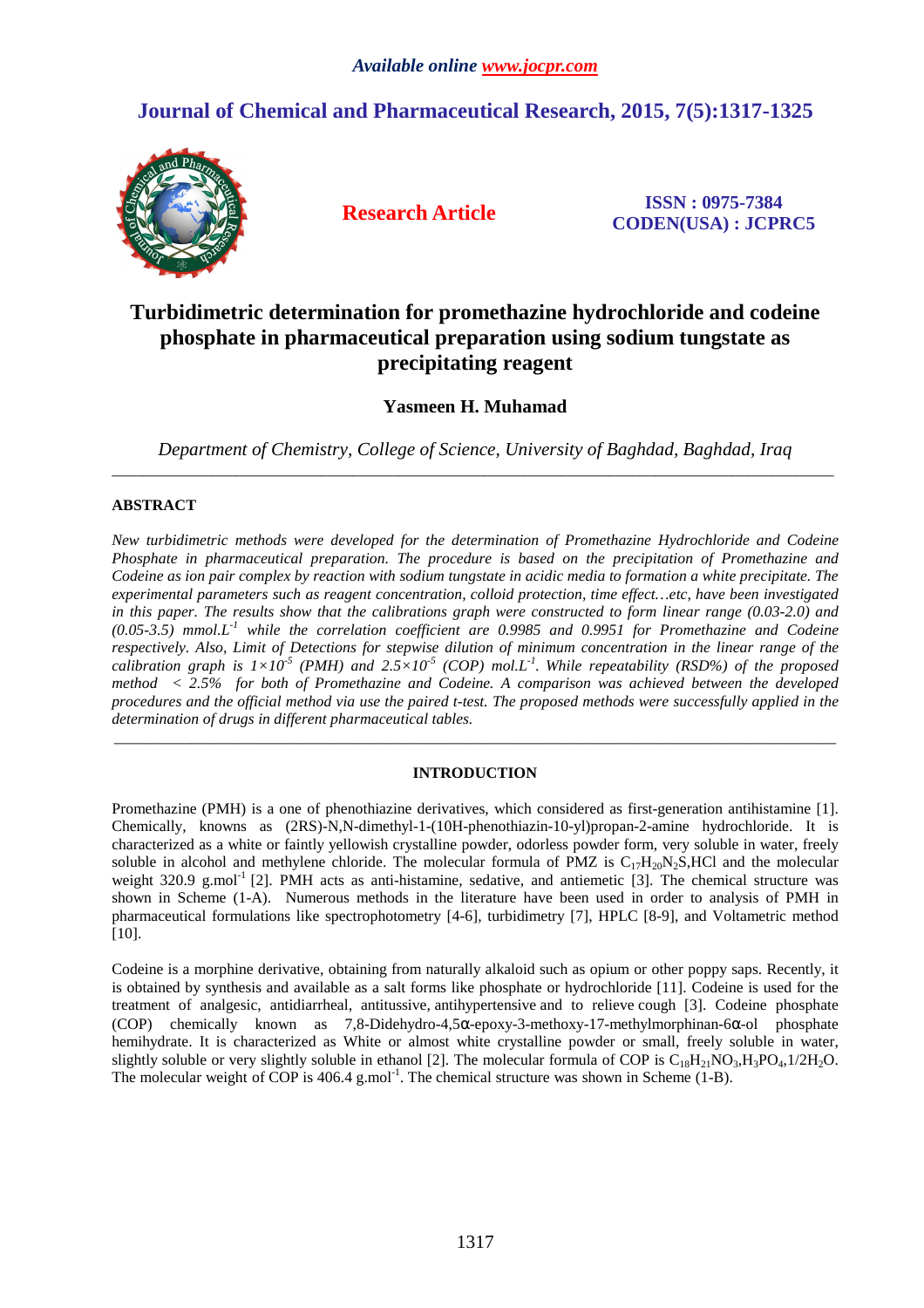

Codeine phosphate in combination with other drugs have been determined using many techniques like HPLC [12- 13], spectrophotometric [14], Chemiluminescence [15], derivative spectrophotometry [16], Gas chromatographicmass and spectrometric methods [17].

The aim of this research is development a new, accurate and selective method for the determination both of Promethazine HCl (PMH) and Codeine phosphate in pharmaceutical formulations. The method used Sodium Tungstate as Precipitating reagent to form a white precipitate as ion pair complexes. The proposed methods were successfully applied for analysis of these compounds in cold pharmaceutical preparations.

### **EXPERIMENTAL SECTION**

### **Chemicals**

All of chemical materials were used from analytical grade and distilled water throughout this work. Stock solutions of PMH (SDI) (0.05 mol.L<sup>-1</sup>) was prepared by dissolving 1.6045 g in 50 mL distilled water and was stored in a refrigerator. Sodium tungstate (BDH)  $(Na_2(WO_4).2H_2O, 329.93 \text{ g.mol}^{-1})$ , (0.05 mol.L<sup>-1</sup>) was prepared by dissolving 4.1241 g in 250 mL distilled water. Hydrochloric acid (BDH) (1 mol.L<sup>-1</sup>) was prepared by diluting 44.15mL of 35% HCl (1.18 g.mL<sup>-1</sup>) with distilled water in 500 mL and standardized with Na<sub>2</sub>CO<sub>3</sub> solution.

#### **Apparatus**

A Hanna bench (LP2000) turbidimeter (Italy) with 1 cm path length was used for the turbidity measuring. Magnetic stirrer was used to mix the solutions. pH adjustment by using Hanna bench type pH meter.

#### **Sample Preparation**

Twenty tablets of each drug were randomly selected from different strips, and packets. Each tablet consist of 5 mg of Promethazine HCl and 8 mg Codeine phosphate. The tablets were crashed and grinded then weighing 3.9797 g and 2.8744 g which are equivalent to 0.0320 g and 0.5664 g active ingredient for PMH (Coldin, Ninawa Drug Iraqi (NDI)) and COP (Co-codamol, Bristol) respectively. Finally, each weighted material was transferred into a 50 mL volumetric flask to prepare  $2 \text{ mmol.} L^{-1}$ .

#### **Procedure**

A series of 10 mL calibrated flasks, were placed two mL of distilled water. Then suitable volumes of the standard solution of drugs were transferred into the flasks. Three mL of the sodium tungstate was also added to the flask then 1 mL of 1M HCl was added. The remainning volume of flask was filled by distilled water. The turbidity of complexes was recorded against the distilled water as blank. A proposed mechanism of ion pair complexes is presented in Scheme (2).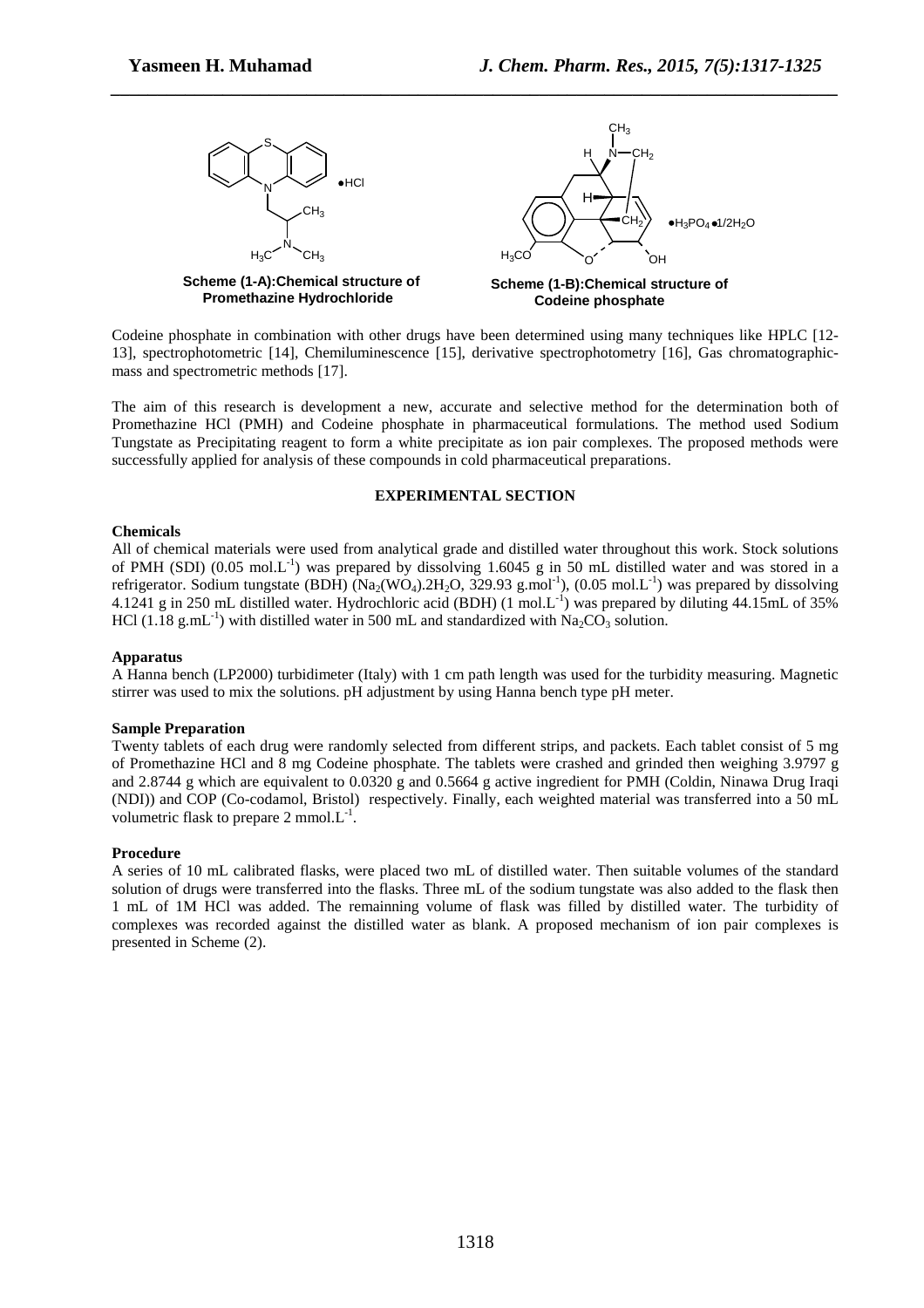

**Scheme (2): Probable proposed mechanism for the reaction Promethazine HCl and Codeine phosphate with Sodium tungstate** 

### **RESULTS AND DISCUSSION**

A number of important factors were investigated in order to obtain smaller and homogeneous precipitate particles to have successful turbidimetric analysis. These factors include reagent concentrations, surfactant, pH, time …etc.

#### **Effect of Sodium Tungstate Concentration**

A series of the precipitating reagent solutions (1-5) mmol.L<sup>-1</sup> were prepared using preliminary concentration of PMH (2 mmol.L<sup>-1</sup>) and COP (1 mmol.L<sup>-1</sup>). The results show that there is an increase in turbidity values combining with increase of sodium tungstate concentration up to 3, 2.5 mmol. $L^{-1}$  for PMZ and COP respectively, after this concentration there was a slightly decrease in turbidity values, probably due to many of particle assemble together (aggregation process), therefore, 3, 2.5 mmol. $L^{-1}$  for PMH and COP was selected as the optimum concentration, Figure (1).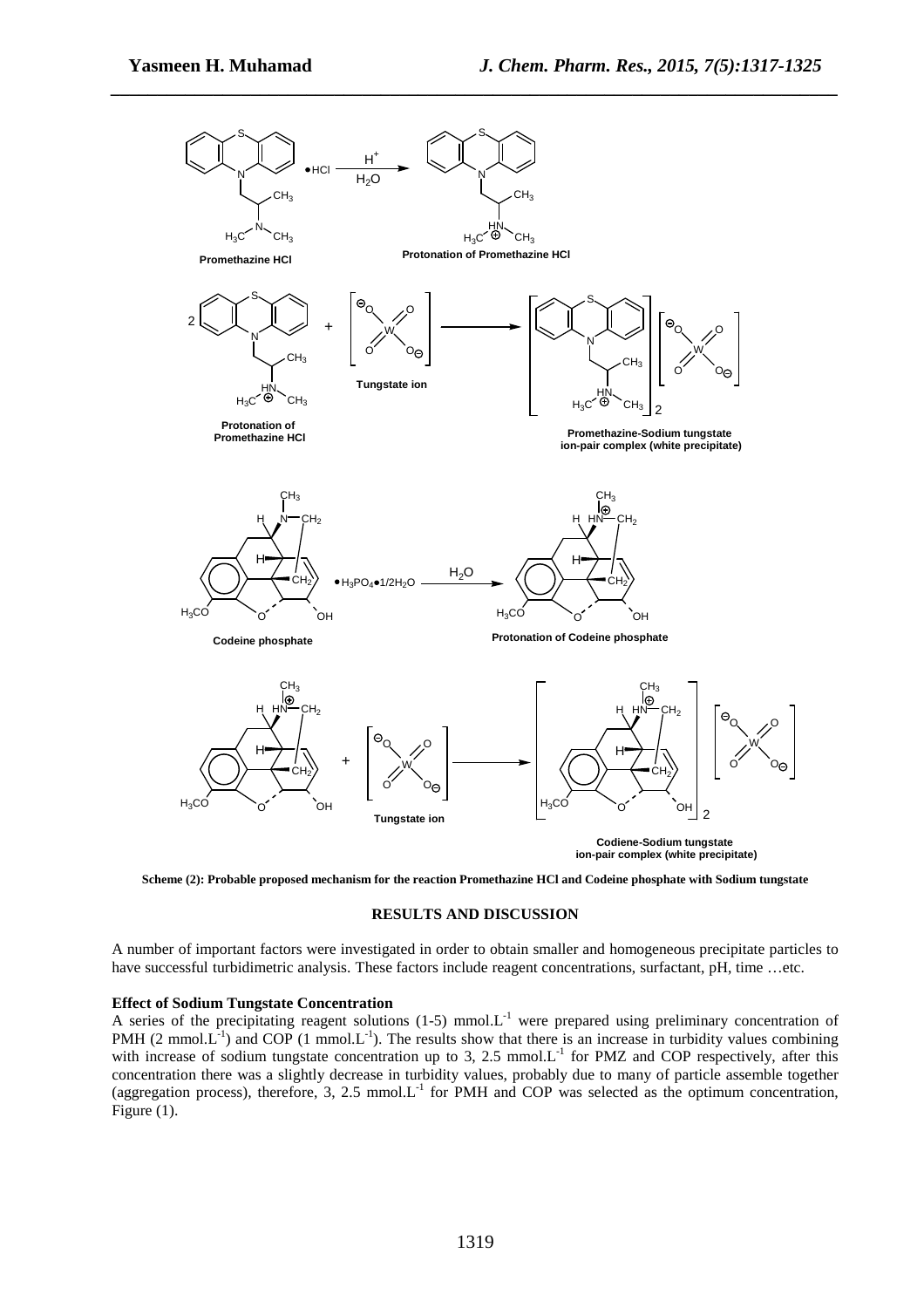

**Figure (1): Effect of sodium tungstate concentration on precipitation of PMH and COP** 

### **Effect of Acidity**

The precipitation of PMH and COP were studied in acidic media using optimum concentration of sodium tungstate. A range of diluted solutions of hydrochloric acid HCl  $(0-40)$  mmol.L<sup>-1</sup> were prepared. Table (1) summarized all obtained data. It can be seen that an increase in turbidity values for PMH during increase of acidic medium up to 10 mmol. $L^{-1}$ , while decrease of the obtained values during increase of HCl concentration for COP due to may be dissolving of particles in acid.

| Drug complex                        | Concentration of $HCl$ mmol. $L^{-1}$ | Average of turbidity reading | <b>Standard Deviation</b> | $%$ RSD |  |
|-------------------------------------|---------------------------------------|------------------------------|---------------------------|---------|--|
|                                     |                                       |                              | $\sigma_{n-1}$            |         |  |
|                                     |                                       | 983.33                       | 6.50                      | 0.66    |  |
|                                     | 10                                    | 994.00                       | 3.46                      | 0.34    |  |
| PMH-Na <sub>2</sub> WO <sub>4</sub> | 20                                    | 758.33                       | 16.62                     | 2.19    |  |
|                                     | 30                                    | 580.33                       | 6.65                      | 1.14    |  |
|                                     | 40                                    | 531.66                       | 5.50                      | 1.03    |  |
|                                     | 0.2                                   | 349.66                       | 2.51                      | 0.71    |  |
|                                     | 0.3                                   | 351.66                       | 3.51                      | 0.99    |  |
| $COP-Na_2WO_4$                      | 0.5                                   | 356.00                       | 3.60                      | 1.01    |  |
|                                     | 0.7                                   | 314.00                       | 1.73                      | 0.55    |  |
|                                     |                                       | 257.33                       | 1.15                      | 0.44    |  |
|                                     | 1.5                                   | 250.33                       | 0.57                      | 0.23    |  |

**Table (1): Variation of HCl concentration on precipitation reaction** 

#### **Effect of Colloid Protector**

Turbidimetric procedures in literature [18] have been used a colloid protectors as stabilizers of suspensions and used to avoid adherence of the precipitate in the inner walls of the cell. The effect of colloid protectors Glycerin and 2 propanol was studied at three different concentrations  $(0.2, 1.0, 2.0\% \text{ V/V})$  of each compound using the previously optimum conditions. Table (2) shows that the turbidity values decrease continuously with increases concentration of colloid protector, probably due to decrease of precipitation nucleation. Also an increase of the induction period. Thus, water was chosen as the optimum medium in the further experiments.

**Table (2): Effect of colloidal protector in the precipitation procedure** 

|                                     | <b>Colloidal protector</b> | <b>Turbidity readings</b> |             |             |             |  |
|-------------------------------------|----------------------------|---------------------------|-------------|-------------|-------------|--|
| Drug complex                        |                            | Without 0.0%              | $0.2\%$ v/v | $1.0\%$ v/v | $2.0\%$ v/v |  |
| PMH-Na <sub>2</sub> WO <sub>4</sub> | Glycerin                   | 996                       | 960         | 752         | 743         |  |
|                                     | 2-propanol                 | 994                       | 794         | 693         | 687         |  |
| $COP-Na$ <sub>y</sub> $NO4$         | Glycerin                   | 360                       | 352         | 322         | 310         |  |
|                                     | 2-propanol                 | 359                       | 329         | 304         | 291         |  |

#### **Effect of time**

In order to investigate the effect of time on precipitation process, all of previously optimum parameters and preliminary concentrations for both of PMH  $(2 \text{ mmol.}L^{-1})$  and COP  $(1 \text{ mmol.}L^{-1})$  are applied to do so. Then, the turbidity of ion-pair complexes were recorded after adding precipitating reagent and acid media at the intervals of 1 to 20 min. The obtained results plotted in Figure (2). From the results it can clearly see that, at time 1 min of reaction of PMH with precipitating reagent, the reaction completes and the turbidity values stopped to increase, wherever, after 1 min of reaction the turbidity values decrease and that probably due to ion- pair complex is not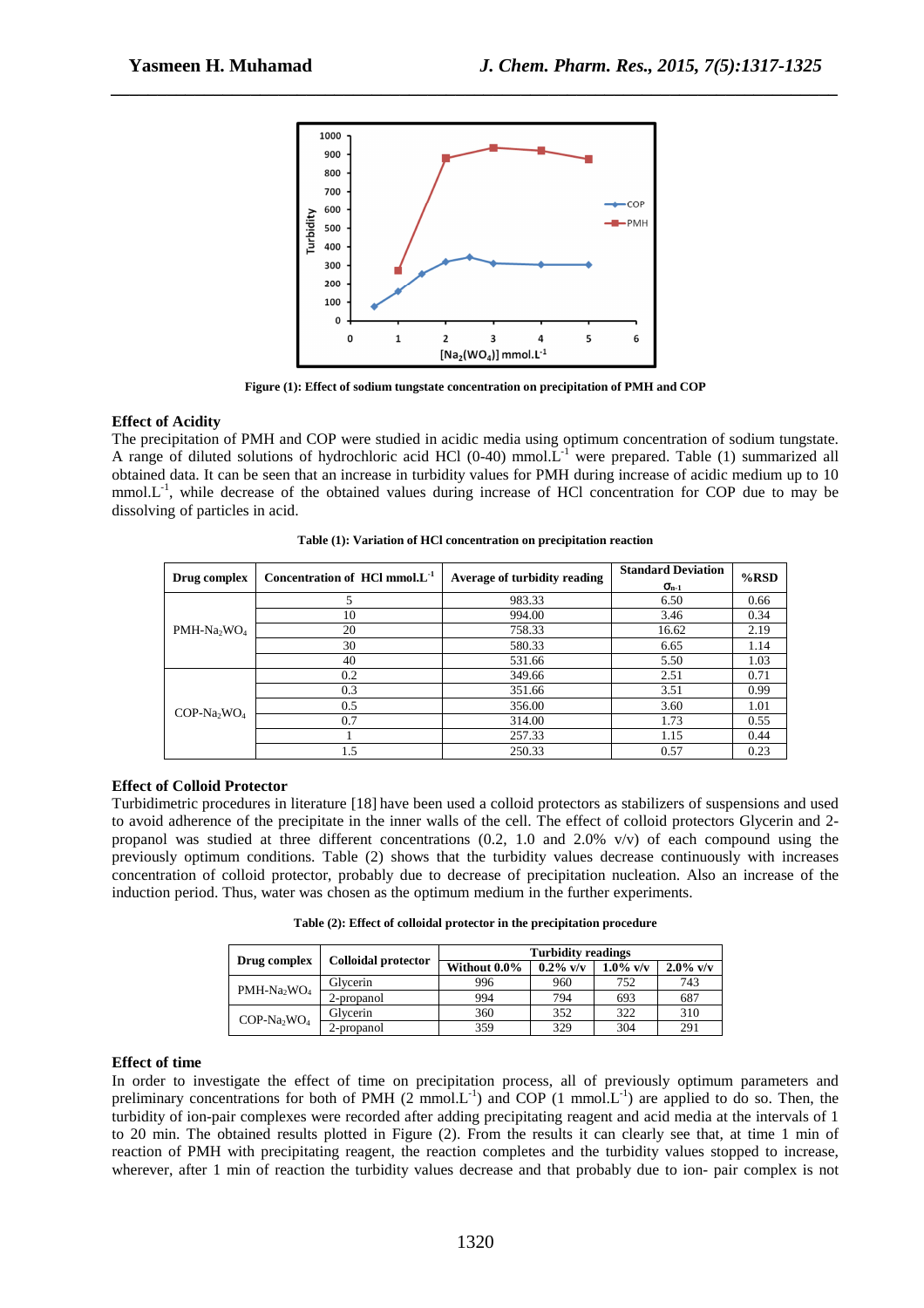stable for long time and starts to dissociate. While turbidity values of COP continue increasing with time up to 10 min., then turbidity slightly decreases with time goes.

*\_\_\_\_\_\_\_\_\_\_\_\_\_\_\_\_\_\_\_\_\_\_\_\_\_\_\_\_\_\_\_\_\_\_\_\_\_\_\_\_\_\_\_\_\_\_\_\_\_\_\_\_\_\_\_\_\_\_\_\_\_\_\_\_\_\_\_\_\_\_\_\_\_\_\_\_\_\_*



**Figure (2): Dependence of turbidity of ion-pair complex on time** 

#### **Stirring Effect**

Stirring speed and time influence on the particle size of the precipitate. For this studied, a series of the preliminary concentrations of PMH (2 mmol.L<sup>-1</sup>) and COP (1 mmol.L<sup>-1</sup>) were prepared. The turbidity values of these samples were recorded immediately and also, at  $(0-10)$  min of stirring (200 rpm) after adding sodium tungstate and acid. The results show in Figure (3).

From the turbidity values, It can observed that the stirring process has no effect on the complex (size) of PMH with sodium tungstate, therefore it is not necessary. Turbidity values were decreased due to dissociation of ion-pair complex during stirring time. While turbidity of COP is slightly increased with stirring time up to 10 min. Therefore, 10 min was adopted as stirring time for COP.



**Figure (3): Effect of stirring time on the turbidity of ion-pair complexes** 

#### **Calibration graph**

The proposed turbidimetric method under the experimental conditions was applied to determine linear dynamic range of Promethazine HCl and Codeine phosphate. A series of variable concentrations of PMH and COP that ranged from  $0.03-4$  mmol. $L^{-1}$  were prepared for the purpose of using them for the preparation of scatter plot diagram followed by the choice of calibration graph. Figure (4) shows the linear correlation between the turbidity and both of PMH and COP concentrations were obtained over the range 0.03-2 mmol. L<sup>-1</sup> and 0.05-3.5 mol. L<sup>-1</sup> for PMH and COP respectively. Linear dynamic range, correlation coefficient, the calculated t-value at 95% confidence interval and linear percentage display in Table (3).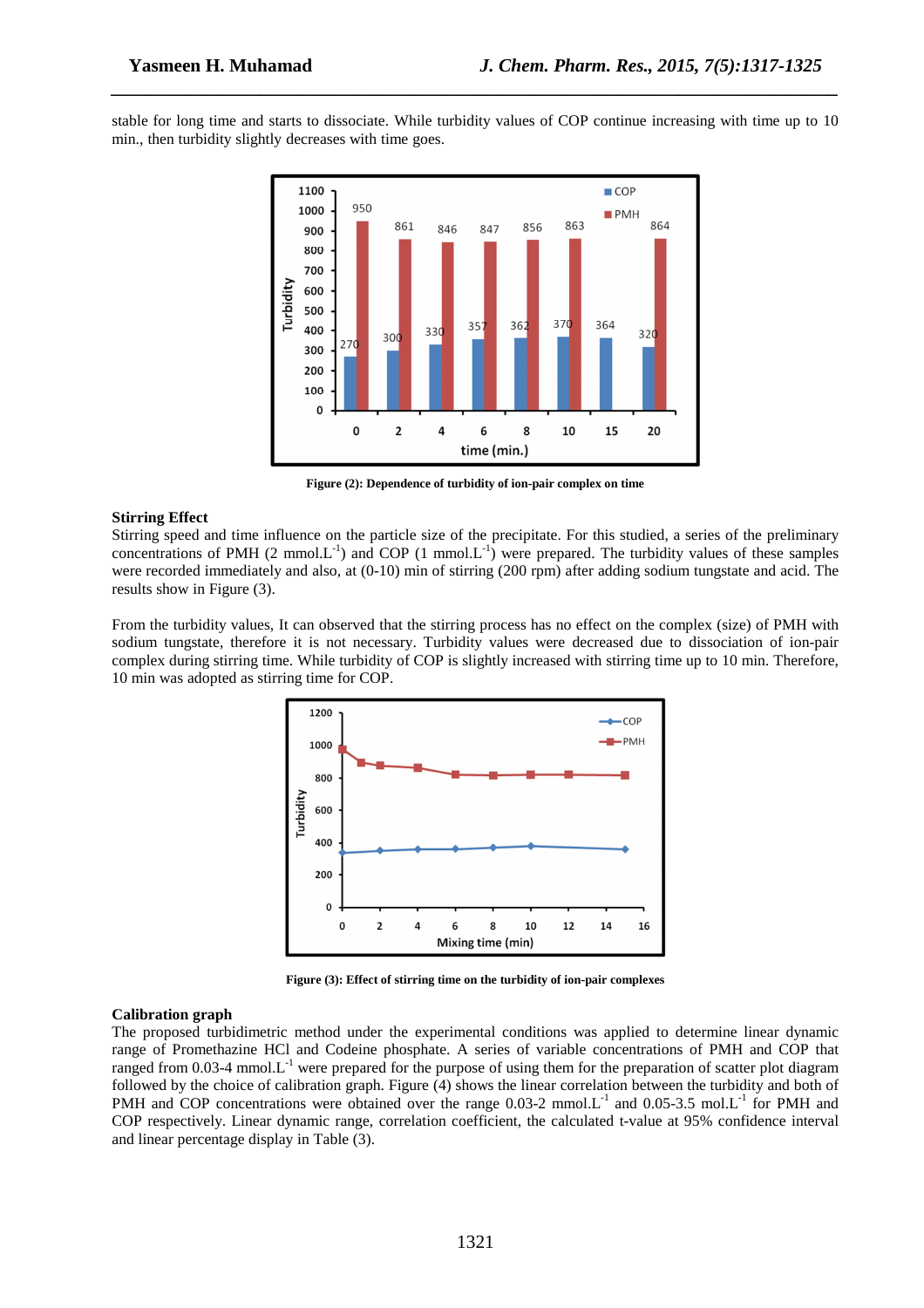

**Figure (4): Linear calibration graph for the determination Promethazine HCl and Codeine phosphate in mmol.L-1**

**Table (3): Summary of linear calibration graph [19, 20] for the analysis of Promethazine HCl and Codeine phosphate using simple regression line (** $\hat{Y} = a + bx$ **) at experimental conditions** 

| Drug complex   | <b>Measured range</b><br>$mmol.L^{-1}$ | <b>Linear range</b><br>$mmol.L^{-1}$ | $y^{\wedge}(mV) = a \pm S_a t + b \pm S_b t$ [X]mmol.L <sup>-1</sup><br>at confidence interval 95%, n-2 | 1,<br>$r^2%$              | $ r \sqrt{n}-2$<br>$t_{cal}$<br>$t_{\rm tab.}$ |  |
|----------------|----------------------------------------|--------------------------------------|---------------------------------------------------------------------------------------------------------|---------------------------|------------------------------------------------|--|
|                |                                        |                                      |                                                                                                         |                           | at 95%, n-2                                    |  |
| $PMH-Na_2WO_4$ | $0.03 - 3.5$                           | $0.03 - 2.0$<br>$(n=11)$             | $9.52 \pm 18.61 + 494.14 \pm 20.47$ [PMH] mmol.L <sup>-1</sup>                                          | 0.9985<br>0.9970<br>99.70 | $2.262 \le 54.59$                              |  |
| $COP-Na_2WO_4$ | $0.05 - 5$                             | $0.05 - 3.5$<br>$(n=10)$             | $24.24 \pm 36.92 + 267.39 \pm 21.55$ [COP] mmol.L <sup>-1</sup>                                         | 0.9951<br>0.9903<br>99.03 | $2.306 \ll 23.71$                              |  |

The calculated t-value at 95% confidence for two drugs which larger than tabulated t-value indicating clearly that the linearity is accepted.

### **Limit of Detection**

Limit of detection were achieved in three different approaches, first, gradual dilution of lowest concentration in the calibration graph, second, detection based on the numerical value of slope and finally, from the linear regression. Table (4) tabulated all these calculation value.

| Drug complex                        | <b>Gradual dilution for the minimum</b><br>concentration in calibration graph | <sup>1</sup> Based on the value of slope $X = \frac{3S_B}{\ }$ ,<br>slope | <b>Linear equation</b><br>$y^{\wedge}(mV) = y_B + 3S_B$ |
|-------------------------------------|-------------------------------------------------------------------------------|---------------------------------------------------------------------------|---------------------------------------------------------|
| PMH-Na <sub>2</sub> WO <sub>4</sub> | $1\times10^{-5}$ M                                                            | $18.2\times10^{-5}$ M                                                     | $1.0\times10^{-4}$ M                                    |
|                                     | $32.1 \mu$ g/sample                                                           | $0.58$ mg/sample                                                          | $0.34$ mg/sample                                        |
| $COP-Na_2WO_4$                      | $2.5\times10^{-5}$ M                                                          | $3.37\times10^{-4}$ M                                                     | $3.8\times10^{4}$ M                                     |
|                                     | $0.10$ mg/sample                                                              | 1.37 mg/sample                                                            | 1.23 mg/sample                                          |

**Table (4): Limit of detection of PMH and COP at optimum parameters** 

*x= value of L.O.D. based on slope. SB = standard deviation of blank solution* 

*yB= average response for the blank solution (equivalent to intercept in straight line equation)* 

### **The Repeatability**

The repeatability was carried out for six successive samples and repeated measurements. The obtained data are tabulated in Table (5) which displays that, the percentage relative standard deviation %RSD is less than 1%.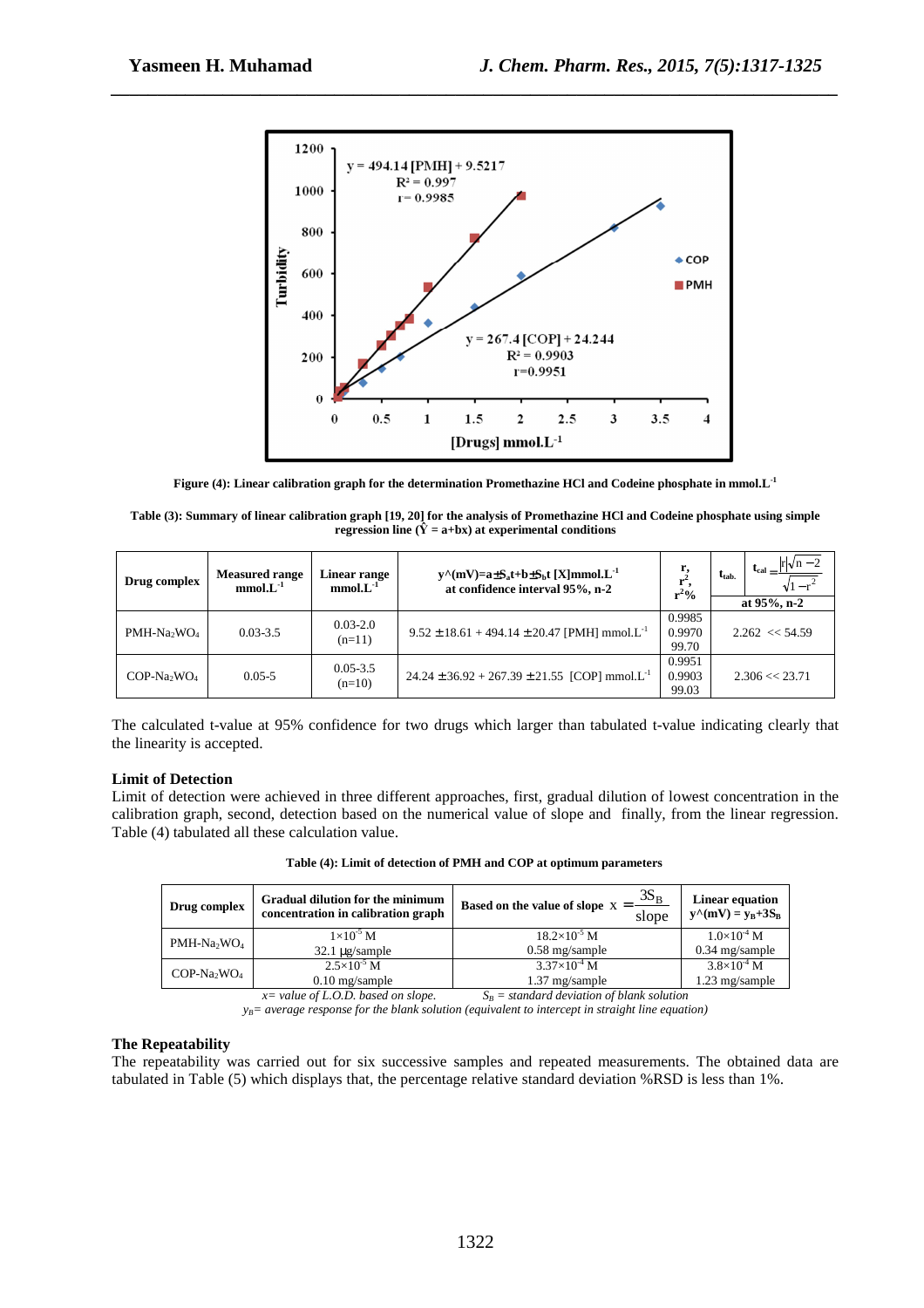| Drug complex   | [drug]<br>mmol.L <sup>-1</sup> | Number of measuring (n) | $y_i$<br>$(n=6)$ mV | $\sigma_{n-1}$ | <b>Repeatability</b><br>$R.S.D.$ % | Confidence interval of the mean<br>$\overline{y}_i \pm t_{(\alpha=0.05/2)} \frac{\sigma_{n-1}}{\sqrt{n}}$<br>$\sqrt{n}$ |
|----------------|--------------------------------|-------------------------|---------------------|----------------|------------------------------------|-------------------------------------------------------------------------------------------------------------------------|
| $PMH-Na_2WO_4$ | 0.1                            |                         | 59.85               | 1.46           | 2.44                               | $59.85 \pm 1.35$                                                                                                        |
|                | 1.0                            |                         | 540.42              | 2.22           | 0.41                               | $540.42 \pm 2.05$                                                                                                       |
| $COP-Na_2WO_4$ | 0.7                            |                         | 202.33              | 2.33           | 1.15                               | $202.33 \pm 2.45$                                                                                                       |
|                | 2.0                            |                         | 528.50              | 6.47           | 1.22                               | $528.50 \pm 6.79$                                                                                                       |

# *\_\_\_\_\_\_\_\_\_\_\_\_\_\_\_\_\_\_\_\_\_\_\_\_\_\_\_\_\_\_\_\_\_\_\_\_\_\_\_\_\_\_\_\_\_\_\_\_\_\_\_\_\_\_\_\_\_\_\_\_\_\_\_\_\_\_\_\_\_\_\_\_\_\_\_\_\_\_* **Table (5): Repeatability result**



**Figure (5): (A) UV-Vis spectrum of Paracetamol drug against distilled water as blank. (B) UV-Vis spectrum of Paracetamol after addition sodium tungstate against sodium tungstate solution as blank.** 



**Figure (6): (A) UV-Vis spectrum of Phenylephrine HCl against distilled water as blank.** 

**(B) UV-Vis spectrum of Phenylephrine HCl after addition sodium tungstate against sodium tungstate solution as blank.**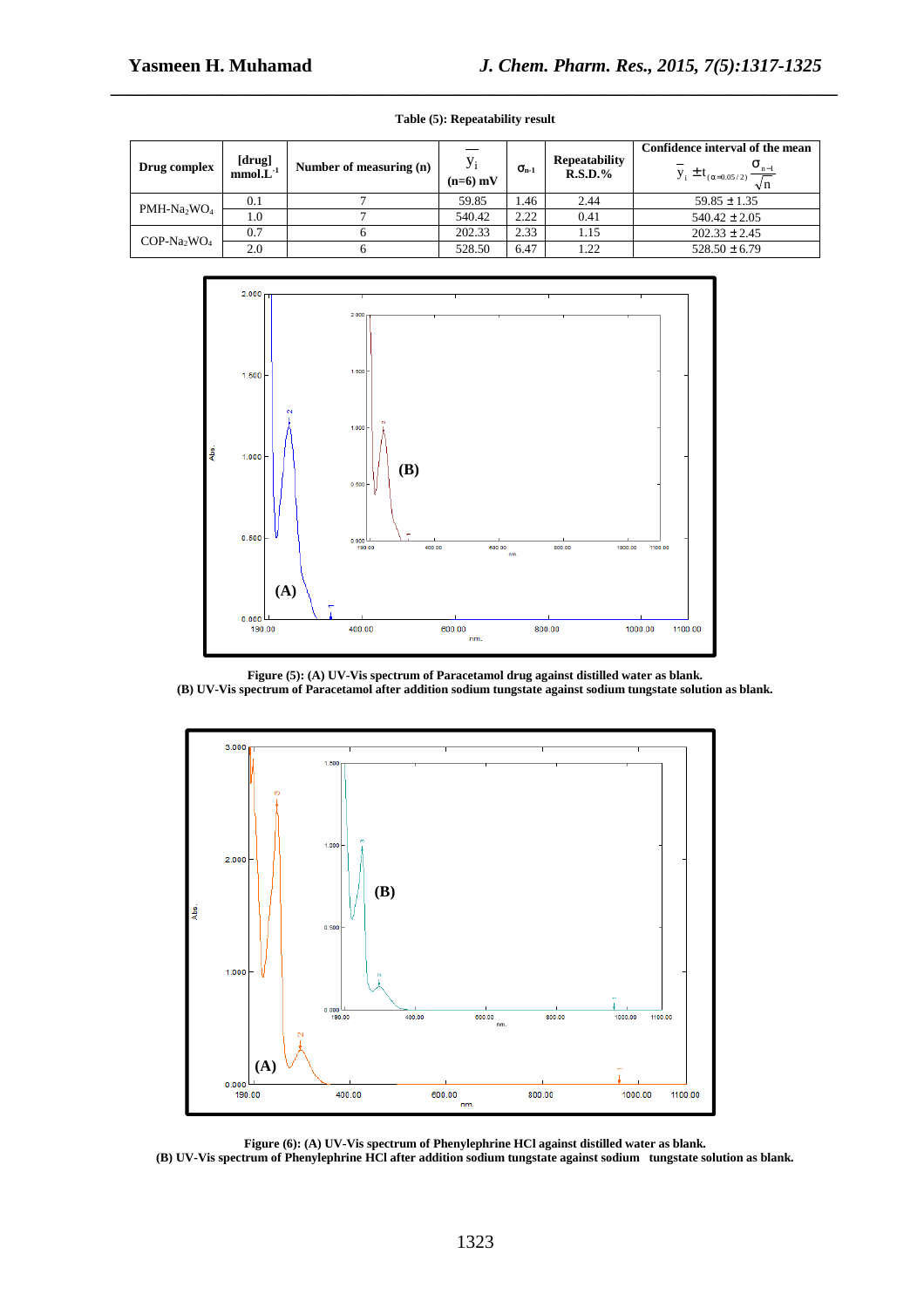#### **Application**

The proposed turbidimetric method under the experimental conditions was applied to selective analysis of Promethazine HCl in Coldin pharmaceutical preparation, that contents 450 mg Paracetamol, Promethazine HCl 5 mg and Phenylephrine HCl 5 mg. Also the method was applied to determine the Codeine phosphate in Co-codamol pharmaceutical preparation, which contents Paracetamol (500 mg) and Codeine phosphate (8 mg). Method selectivity was achieved through no change in color and wavelength during addition the precipitating reagent (sodium tungstate) to Paracetamol or Phenylephrine HCl as shown in the Figure (5 and 6).

*\_\_\_\_\_\_\_\_\_\_\_\_\_\_\_\_\_\_\_\_\_\_\_\_\_\_\_\_\_\_\_\_\_\_\_\_\_\_\_\_\_\_\_\_\_\_\_\_\_\_\_\_\_\_\_\_\_\_\_\_\_\_\_\_\_\_\_\_\_\_\_\_\_\_\_\_\_\_*

The measurements were conducted by standard addition method and the results were mathematically treated. The results of the analysis of PMH and COP in pharmaceutical preparations are presented in Table (6). While Table (7) shows the value of t-test at 95% confidence intervals which used in comparison with official method [2].

| Commercial name<br><b>Content</b><br>Country                                                                        | Confidence interval for<br>average weight at 95%<br>$\frac{0}{\text{W}} \pm 1.96 \frac{\sigma_{n-1}}{2}$<br>$\sqrt{n}$<br>(g) | Weight of sample<br>$(g)$ to obtain 2<br>$mmol.L^{-1}$<br>(g)      | <b>Theoretical content</b><br>of active ingredient<br>at $95\%$ n= $\infty$<br>(mg) | found content of<br>active ingredient at<br>$95\%$ n= $\infty$<br>(mg) | $\frac{6}{9}$<br><b>Recovery</b> |
|---------------------------------------------------------------------------------------------------------------------|-------------------------------------------------------------------------------------------------------------------------------|--------------------------------------------------------------------|-------------------------------------------------------------------------------------|------------------------------------------------------------------------|----------------------------------|
| Coldin<br>450<br>Paracetamol<br>mg,<br>Promethazine HCl 5 mg,<br>Phenylephrine HCl 5 mg<br>Ninawa Drug Iraqi - Iraq | $0.6200\pm0.0021$                                                                                                             | 3.9797 $g$<br>equivalence to 320<br>mg PMH<br>active<br>ingredient | $5.0 \pm 0.032$                                                                     | $4.84\pm0.043$                                                         | 96.80                            |
| Co-codamol<br>500<br>Paracetamol<br>mg,<br>Codeine phosphate 8 mg<br>Bristol - UK                                   | $0.5664\pm0.0062$                                                                                                             | $2.8744$ g<br>equivalence to 406<br>mg COP<br>active<br>ingredient | $8.0 \pm 0.057$                                                                     | $8.23 \pm 0.650$                                                       | 102.87                           |

**Table (6): Summary of determination for Promethazine HCl and Codeine Phosphate in pharmaceutical preparation** 

| Table (7): Calculations of paired t-test for developed methods with quoted value using standard additions method |  |  |  |
|------------------------------------------------------------------------------------------------------------------|--|--|--|
|------------------------------------------------------------------------------------------------------------------|--|--|--|

|            | Practical content (mg) |            |         |          |                | <b>Paired t-test</b>             |                                                      |  |
|------------|------------------------|------------|---------|----------|----------------|----------------------------------|------------------------------------------------------|--|
| Drug       | <b>Ouoted value</b>    | New method | D       | $X_d$    | $\sigma_{n-1}$ | $X_d \sqrt{n}$<br>$\sigma_{n-1}$ | $t_{\text{tab}}$ at 95% confidence interval<br>$n-1$ |  |
|            | 5.0                    | 4.88       | 0.12    |          |                | 3.507 < 4.303                    |                                                      |  |
| <b>PMH</b> | 5.0                    | 4.76       | 0.24    | 0.153    | 0.0757         |                                  |                                                      |  |
|            | 5.0                    | 4.90       | 0.1     |          |                |                                  |                                                      |  |
|            | 8.0                    | 8.35       | $-0.35$ |          |                |                                  |                                                      |  |
| COP        | 8.0                    | 8.21       | $-0.21$ | $-0.233$ |                | 0.1069                           | $ -3.779  < 4.303$                                   |  |
|            | 8.0                    | 8.14       | $-0.14$ |          |                |                                  |                                                      |  |

#### **CONCLUSION**

The developed turbidimetric procedures are characterized by simple, selective and inexpensive for the determination of Promethazine HCl and Codeine phosphate in pharmaceutical preparations. Sodium tungstate were used as a precipitant to forms a white precipitate of ion pair complexes. The methods do not required pretreatment to the real samples and no needing for heat or extraction. The standard addition method was used to avoid matrix effects.

A good linear dynamic range (0.03-2.0) mmol.L<sup>-1</sup> for PMH, (0.05-3.5) mmol.L<sup>-1</sup> for COP. The methods show a good repeatability (%RSD < 3%), which is an indication of satisfactory accuracy of the proposed methods.

#### **REFERENCES**

[1] H. P. Rang, M. M. Dale and J. M. Ritter, Pharmacology, Churchill Livingstone, New York, **1999**; 542.

[2] British Pharmacopoeia, 7th Edition, The stationary office, London, U.K., **2013**; CD-ROM Version 17.0

[3] Anonymous, British National Formulary London, BMJ Publishing Group Ltd RPS Publishing, **2007**; 54.

[4] D. Nurahmanto. *International Current Pharmaceutical Journal*, **2013**, 2(8), 141-142.

[5] G. Balammal; N.S.M. Sagari; B.S.M. Kumar; P.J. Reddy. *International Journal of Pharmaceutical Research & Analysis*, **2012**, 2(1), 6-8.

[6] M. J. Saif; J. Anwar. *Talanta*, **2005**, 67(5), 869-872.

[7]J. M. Calatayud; S. N. Sarrion; A. S. Sampedro; C. G. Benito. *Micro chemical Journal*, **1992**, 45(2), 129-136.

[8] D. D. Borkar; V. P. Godse; Y. S. Bafana; A. V. Bhosale. *International Journal of Chem Tech Research*, **2009**, 1(3), 667-670.